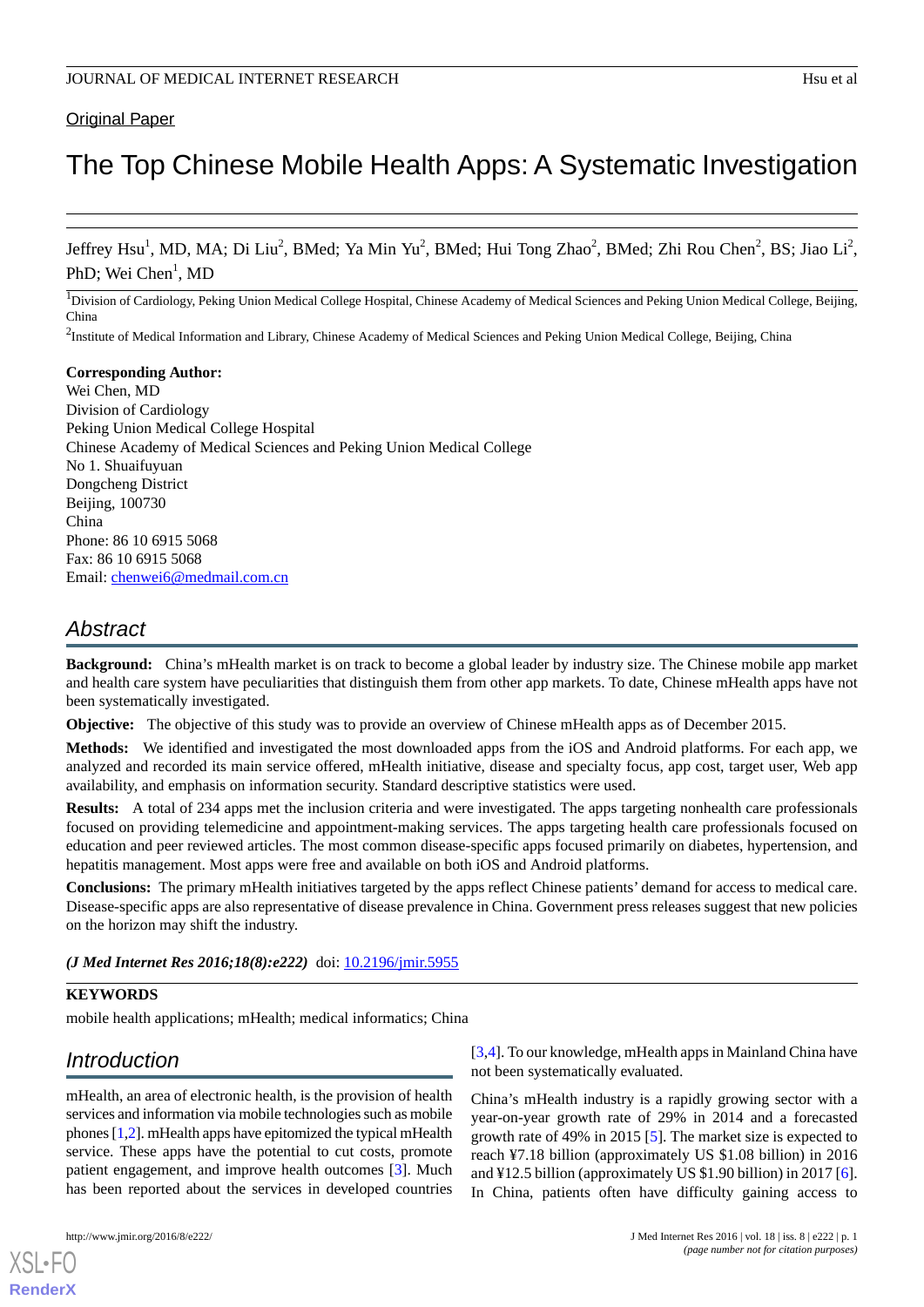appropriate medical care [[7](#page-8-1)[-9](#page-8-2)]. mHealth has the potential to provide widely accessible services that can be individually tailored and easily adopted.

An understanding of the Chinese health care system and smartphone usage provides a framework for understanding mHealth apps in China. The Chinese health care system has peculiarities that make mHealth a viable option. On the surface, the overall Chinese medical system can be comparable with those in advanced countries. In 2011, the doctor to patient ratio was not profoundly different between China and other developed countries: 1.5 per 1000 patients in China versus 2.5 in the United States and 2.7 in the United Kingdom [[10\]](#page-8-3). The imbalances within the Chinese health care system become apparent when comparing urban versus rural areas. Health care expenditure varied by nearly 4-fold in 2009 between urban and rural areas [[11\]](#page-8-4). As the overall health care system grew between 1980 and 2006, the number of beds in rural areas actually decreased. Also, the quality of care was far inferior in rural areas: the infant mortality rate was 16.1% in rural areas versus 5.8% in urban areas [[11\]](#page-8-4). Due to the imbalance of medical resources, patients flock to urban areas seeking medical resources. The displacement of rural patients to urban areas causes difficulties in obtaining access to high-quality care, since rural and urban patients all compete for access to the same medical resources.

The smartphone usage rate is also unique in China. In 2014, 62% of the Chinese population between 16 and 59 years old owned a smartphone. By city tiers, smartphone ownership among the same age range was 94% in tier 1 cities and 75% to 88% in tier 2 cities, while the rate in rural areas was 32% [[12\]](#page-8-5). Also, the Android platform holds a strong foothold with approximately 70% share of the smartphone market [[13\]](#page-8-6). The main Android app stores in China are operated by Baidu, 360, and Tencent; Google Play has been absent since a 2010 censorship dispute [\[14](#page-8-7)]. The app markets in China, whether iOS or Android, all have multistep quality and content screening before apps are showcased in the store [[15](#page-8-8)[-18](#page-8-9)]. However, the specific rejection criteria differ across each store and are summarized in [Multimedia Appendix 1](#page-7-5).

The purpose of this study was to provide an overview of the leading mHealth apps in Mainland China as of December 2015. This study investigated each app with regard to availability, service, and data security to understand the current state of the Chinese mHealth market. In this study, we focused on medical-related apps instead of general health care. Hereafter, mHealth refers to mobile apps as they pertain to medicine.

## *Methods*

## **Selection of Apps**

We sampled apps from both the Android (Google, Mountain View, CA, USA) and iOS (Apple Inc, Cupertino, CA, USA)

mobile phone app stores. For Android, we sampled apps from the 3 largest Android app stores in China operated by Tencent (Tencent Holdings Limited, Shenzhen, China), Baidu (Baidu, Inc, Beijing, China), and 360 (Qihoo 360 Technology Co. Ltd, Beijing, China). The 3 stores make up nearly 60% of the Chinese Android market share [\[19](#page-8-10)]. For iOS, we used App Annie (App Annie, San Francisco, CA, USA) to gather the list on China's iOS market. We obtained the sample of apps on December 5, 2015.

We collected the top 100 apps according to each app store. The Android stores listed free and paid apps together. The iOS apps separately listed free and paid apps; thus, we collected both the top 100 free and top 100 paid apps. We systematically evaluated the free apps and but did only a cursory assessment of the paid ones.

We selected apps from the medical category for further evaluation. We then reviewed the apps for potential inclusion into the study. The inclusion criteria were as follows: simplified Chinese language, service tailored toward Mainland China (excluding Taiwan, Hong Kong, and Macau regions), and services pertaining to health care and medicine, not general health. For example, we omitted weight loss, exercise, smoking cessation, and menstrual cycle management apps [\(Figure 1\)](#page-2-0).

The initial screening was completed by 4 authors: LD, YYM, ZHT, and CZR. The apps included for further evaluation were randomly assigned to these 4 authors. Each app was reviewed using information from the app store description, the app's website (if available), and the app itself. We then reviewed each app collectively to ensure accuracy. If discrepancies existed, the particular app was discussed and a consensus was reached. For each app, we identified the main service offered, mHealth initiative, disease and specialty focus, app cost, target user, Web app availability, and emphasis on information security.

## **Categorization of Apps**

We recorded what service was offered based on the app store description and assigned the app to a corresponding mHealth initiative. mHealth initiative describes where an app's service lies along the continuum of medical service delivery. In this study, we adopted the categorization of mHealth initiatives from 2 previous reports [[1](#page-7-0)[,6](#page-8-0)] and tailored it for the Chinese market. The 10 health initiatives used in this study were as follows: (1) appointment making, (2) reminders, (3) telemedicine, (4) records and patient monitoring, (5) pharmacy, (6) disease awareness, (7) clinical decision support, (8) discussion forums, (9) medical education and scholarly articles, and (10) other ([Table 1\)](#page-2-1). Each app could have one or more identified mHealth factors.

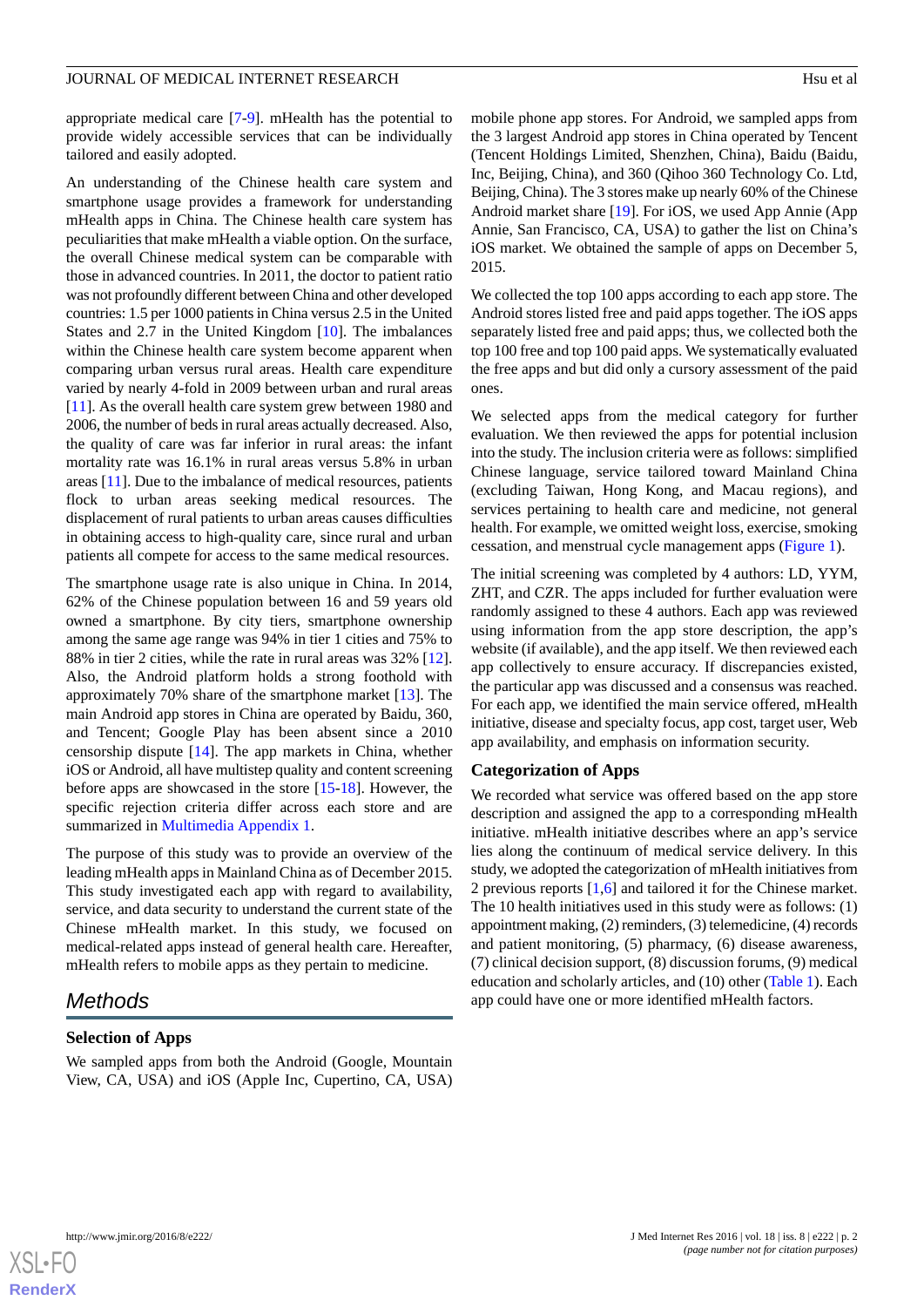<span id="page-2-0"></span>Figure 1. Flowchart of the selection process for Chinese mHealth apps.



<span id="page-2-1"></span>

|  |  |  |  | Table 1. mHealth initiatives previously reported and used in the categorization of Chinese mHealth apps in this study. |
|--|--|--|--|------------------------------------------------------------------------------------------------------------------------|
|--|--|--|--|------------------------------------------------------------------------------------------------------------------------|

| Previously published categories <sup>a</sup> | Categories adapted for this study           |  |
|----------------------------------------------|---------------------------------------------|--|
| Call center                                  | Appointment making                          |  |
| Reminders                                    | Reminders                                   |  |
| Telemedicine                                 | Telemedicine                                |  |
| Records                                      | Records and patient monitoring <sup>b</sup> |  |
| Treatment                                    | Pharmacy                                    |  |
| Awareness                                    | Disease awareness                           |  |
| Patient monitoring <sup>b</sup>              | Records and patient monitoring              |  |
| Decision support                             | Clinical decision support                   |  |
| Discussion forum                             | Discussion forum                            |  |
| Scholarly articles                           | Medical education and scholarly articles    |  |
| Other                                        | Other                                       |  |

<sup>a</sup>Sources: Ryu [\[1](#page-7-0)] and Xiaohui et al [[6\]](#page-8-0).

<sup>b</sup>In previous reports, patient monitoring was an individual factor. In this study, patient monitoring was categorized together with records.

We assessed the disease and medical specialty of an app by the app's name, app store description, and website. We matched the diseases we identified to its closest *International Classification of Diseases, Tenth Revision* counterpart.

App cost referred only to the cost at download. Additional fees incurred after usage were difficult to systematically evaluate and thus were not considered. We considered cost to be a binomial variable.

For target users, we classified apps as being focused on health care professionals (HCPs), non-HCPs, or both. HCPs referred

[XSL](http://www.w3.org/Style/XSL)•FO **[RenderX](http://www.renderx.com/)**

to those included in the World Health Organization's health professional categorization [[20\]](#page-8-11). Since clinicians in public Chinese hospitals are typically required to conduct research [[4](#page-7-3)[,21](#page-8-12)], we also included clinical research-focused apps, even though the WHO categorizes this profession under life sciences. Apps identified as "both" had an HCP and a non-HCP version available.

For Web app availability, we examined the app store and website to determine whether a Web-based version of the app was available.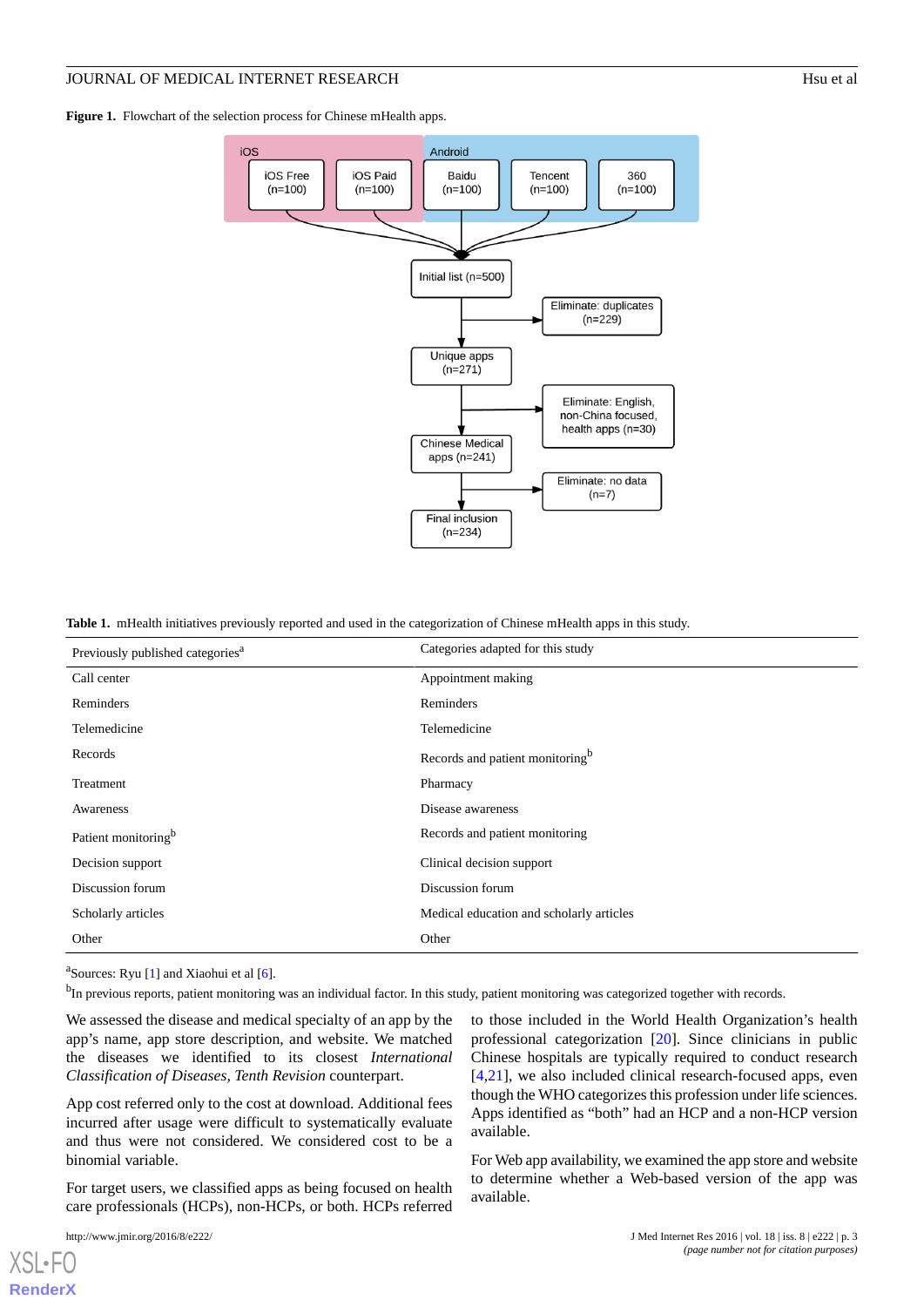Finally, we examined whether an app emphasized information security. China lacks an industry standard or legislation regarding medical information safety or privacy similar to the Health Insurance Portability and Accountability Act in the United States [[22\]](#page-8-13). Thus, for information security, we evaluated whether each app self-reported relevant information security measures. We labeled information security for each app as absent, present, or complete. For apps to have complete information security, they had to present documentation or a link referencing a third-party auditor.

Categorizations were made based on the description in the corresponding app store. For apps that were present in multiple app stores, we ensured the consistency of the descriptions across stores and eliminated duplicates. Some apps had a patient and a clinician version. We evaluated these as one entry. Descriptive statistics were used to describe the characteristics of the apps. Heat maps were used to identify the areas of the market receiving the most traction.

## *Results*

There were 241 unique apps that met the inclusion criteria. When we analyzed the apps, 7 were not available or had been taken offline, and thus we eliminated them from the final list. We analyzed a total of 234 apps. Of these, 195 were available in both iOS and Android app stores. However, 22 (9.4%) and 17 (7.3%) of the apps were available exclusively in the iOS and Android app stores, respectively.

<span id="page-3-0"></span>The most common medical initiatives were telemedicine, disease awareness, appointment making, and records and patient monitoring ([Figure 2\)](#page-3-0). The least common service factors were reminders and clinical decision support. Apps classified under other services included pharmaceutical drug information, drug delivery, insurance plans, and online-to-offline (O2O) health checkup services. We subdivided each medical initiative into the corresponding target user. Apart from clinical decision support and medical education, which primarily focused on HCPs, all other health initiatives were mainly aimed at non-HCP users.

Of the apps, 185 targeted non-HCPs, while 34 targeted HCPs, and 15 had both versions available. A total of 210 (89.7%) of the mHealth apps in China were free. All the paid apps were from the iOS app store. Nearly one-third (154/234, 65.8%) of the apps had both a mobile and a Web-based version. 227 of 234 apps (97.0%) of the apps did not mention information security ([Figure 3](#page-4-0)). Of the 7 apps (3.0%) that mentioned information security, none had undergone external auditing.

We created heat maps to examine the distribution of apps along the medical initiative, and the disease and medical specialty spectrum. The most common diseases were diabetes, hypertension, liver disease (general), and infertility [\(Figure 4](#page-4-1), top). For diabetes, the apps were focused on record keeping and patient education. The most common specialties were general medicine, obstetrics and gynecology, endocrinology, pharmacology, and traditional Chinese medicine [\(Figure 4](#page-4-1), bottom). Apps classified under general medicine covered an assortment of specialties without an emphasis on any particular one.

**Figure 2.** Distribution of Chinese mHealth apps according to medical initiative and user type. HCP: health care professional.



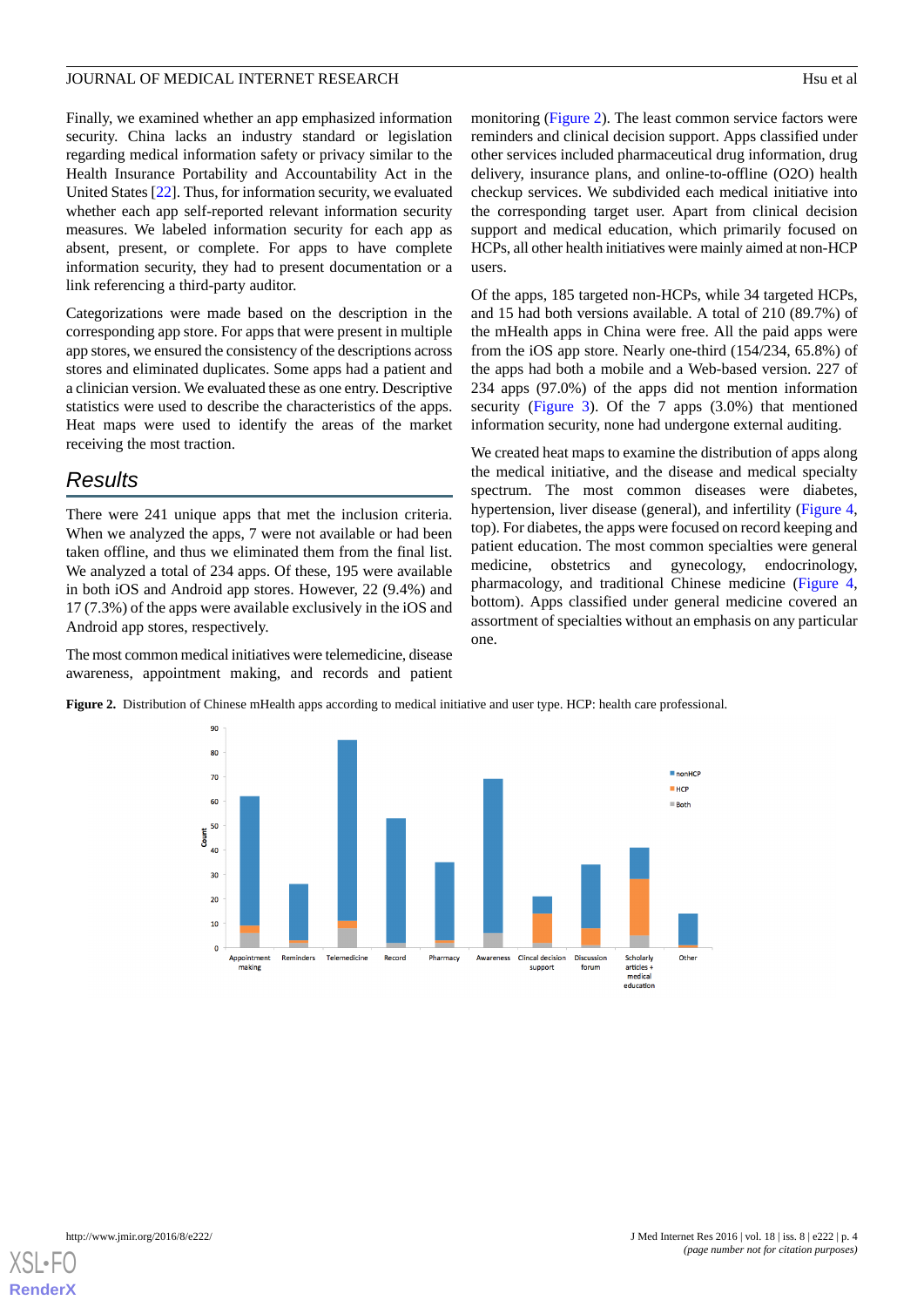<span id="page-4-0"></span>Figure 3. Features of the Chinese mHealth app landscape. Top left: Venn diagram of Chinese mHealth apps' target users; top right: distribution of paid and free apps; bottom left: portion of apps with and without a Web-based version; bottom right: portion of apps with medical information security measures. HCP: health care professional.



<span id="page-4-1"></span>**Figure 4.** Heat map of medical initiative targeted by applications from (top) each disease and (bottom) medical specialty. Note white numbers refer to the count of apps within each specialty. Warmer colors refer to higher count. \*Medical education includes dissemination of scholarly articles. OBGYN: obstetrics and gynecology; TCM: traditional Chinese medicine.



## *Discussion*

#### **Principal Findings**

This study provided a snapshot of the Chinese mHealth industry in December 2015. The primary mHealth initiatives targeted by the apps reflected Chinese patients' demand for access to medical care. The primary initiatives were telemedicine, disease awareness, appointment making, and record keeping, followed by medical education and scholarly information. The overwhelming majority of the apps were not specific to a medical specialty. However, the apps that targeted a disease reflected prevalent conditions in China such as diabetes, hypertension, and hepatitis. The target users among apps were

[XSL](http://www.w3.org/Style/XSL)•FO **[RenderX](http://www.renderx.com/)**

mainly non-HCPs. An overwhelming majority did not mention information security. We discuss each aspect further below.

#### *mHealth Initiatives*

Through the heat map and mHealth initiative analyses ([Figure](#page-4-1) [4\)](#page-4-1), we found that among the most common mHealth initiatives were telemedicine, appointment making, and medical education. Telemedicine can broadly be defined as the use of telecommunications technologies to provide medical information and services [[23\]](#page-8-14). The use of telemedicine to diagnose and prescribe medication has yet to be legalized in China. This implies that the actual service delivered in telemedicine was limited to general medical inquiries, with limited medical actions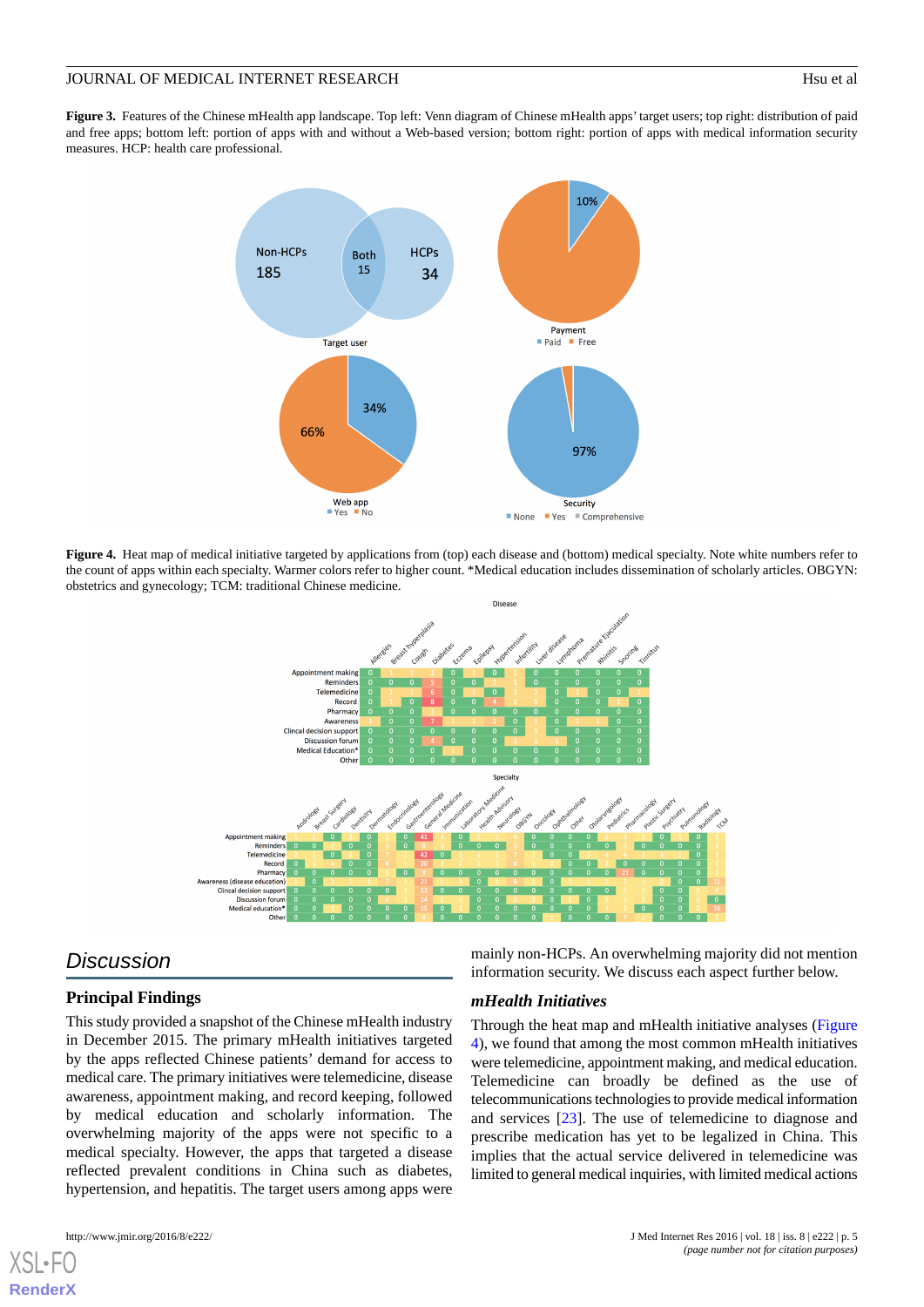involved. Appointment making reflects a phenomenon across China of patients lacking access to clinicians [[7](#page-8-1)[,9](#page-8-2)].

Here, we discuss the role and background of hospital appointment making. In 2009, the Chinese Ministry of Health required all public hospitals of level 3 [[24\]](#page-8-15) or higher to allow appointment-making services and prohibited partnering with third-party agencies to profit from these services [\[25](#page-8-16)]. In recent years, for a given public hospital, available appointment dates have been provided directly on the hospital's appointment-making system, public (municipal or provincial) third-party systems, or private third parties such as apps. (Of note, in the Peking Union Medical College Hospital in particular, the ratio of self-distributed to public third-party distribution is 7 to 3.) These apps obtain a number of appointments by signing agreements with hospitals or with individual doctors. Apps solve the problem of difficult access by (1) aggregating hospital appointment availabilities on their platform, thus preventing patients from waiting at fully booked hospitals or (2) partnering with individual doctors to provide consultations on personal free time.

Apps focused on medical education and scholarly articles targeted two fundamental demands in the Chinese health care market: access to reliable information, and clinicians' need to publish peer reviewed articles. The proliferation of discussion forums and unregulated "medical" articles on the Internet and apps makes reliable information a rare commodity. The abundance of medical education apps appears to target this need.

On the other hand, a clinician's professional advancement is dependent on many factors, of which publishing peer reviewed articles is crucial [\[21](#page-8-12)[,26](#page-8-17)]. The availability of apps to provide articles and assist with the writing process can be an attempt to supply this demand. These apps provide writing resources such as editing and actual writing, and provide access to scholarly articles. This access is often through a Chinese translation or a summary of the original article (most often in English).

#### *Disease- and Specialty-Specific Apps*

We examined the distribution of diseases and medical specialties in the mHealth industry through a heat map plotted against medical initiative. When examining the frequency of apps on a disease basis, we determined diabetes to be the most common, followed by hypertension and hepatitis. This is consistent with epidemiological surveys pointing to these diseases as the most prevalent in Mainland China. According to a report from the Chinese Center for Disease Control, the prevalence of hypertension among Chinese adults was 33.5% (amounting to roughly 330 million hypertension patients) [[27\]](#page-8-18). A recent study showed the prevalence of type 2 diabetes at 11.6% of the population (amounting to about 90 million diabetes patients) [[28\]](#page-8-19). Since mHealth apps for these diseases focused almost exclusively on disease monitoring and recording, market forces driven by pharmaceutical drug sales may not be the key factor for app providers. Rather, it may be the distribution of monitoring devices. Diabetes is monitored by glucometers and single-use disposable test strips, versus repeated-use blood pressure machines for hypertension. The market opportunity for diabetes in mHealth is believed to be greater than that for hypertension due to the nature of disease management and

 $XS$ -FO **[RenderX](http://www.renderx.com/)** monitoring, despite hypertension having nearly triple the patient volume.

Unlike many developed countries in the world, in China hepatitis B is endemic. Approximately one-third of worldwide cases are in Mainland China [\[29](#page-9-0)]. A report noted 120 million carriers of hepatitis B virus in China and 30 million patients who are chronically infected [\[30](#page-9-1)]. The existence of apps targeting hepatitis is consistent with the disease's endemic nature in China.

The heat map of medical specialty by health initiative provided more information about the industry as a whole. By far the most heavily targeted specialty, or lack thereof, is general medicine. The apps here mainly focused on appointment making and telemedicine. The telemedicine services offered were often a "lite" version of medical history taking, since patients were provided with general answers and then encouraged to seek specific guidance through in-app appointments. Thus, despite telemedicine and appointment making having lexical and implicit differences, Chinese mHealth apps providing telemedicine services were more synonymous than they appeared based on the above analysis. This finding reinforces the difficulty of accessing care.

Another popular area was pharmacology. The apps in pharmacology provided patients with access to online or offline pharmacies and provided clinicians with pocket drug references. Pharmacology-related apps aimed to provide convenience for patients who require drug refills and cannot repeatedly travel to community pharmacies or hospitals. Community pharmacies often do not carry a full repertoire of prescription drugs, and the current state insurance policy covers in-hospital prescriptions for 14 days for able-bodied patients and up to 30 days for disabled patients. On the other hand, pharmacology apps targeting clinicians, pharmacists, and other HCPs provided references for dosing, interactions, and alternative drugs. The incorporation of pharmacology apps into HCPs' daily practice appears to be a mainstay in China and many other countries [[31,](#page-9-2)[32\]](#page-9-3).

#### *Web App*

Accessing an app from different media can allow users to experience the app differently and can serve different purposes. The apps in this study focused on mobile phones. However, about one-third of the apps also had a Web-based version. The main difference between the Web app and mobile app was the ability for users to view historical data organized in reports or graphs in the Web-based version. It has been reported that data visualization and context awareness could enhance an app's utility [\[33](#page-9-4)].

#### *Target User and Payment*

An app's target user can provide information about market opportunities and underlying market forces facing app developers. Our analysis showed that app developers preferred targeting the non-HCP user, perhaps due to easier user acquisition and a larger potential user base. The HCP-oriented apps mainly provided services through medical education or scholarly articles. Few focused on medical care delivery or integration into hospital care. This can be explained by financial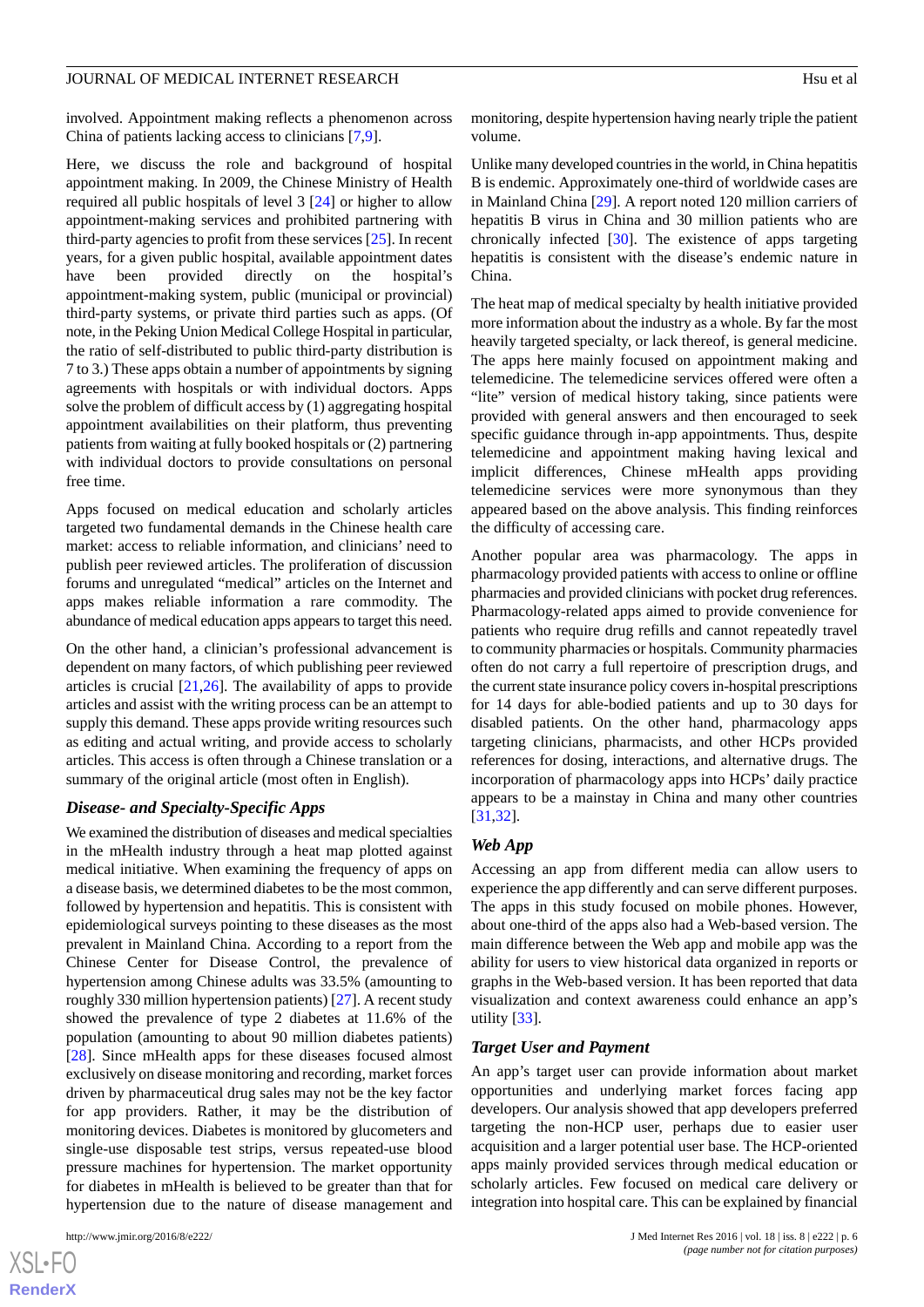compensation related to publication requirements [\[21](#page-8-12),[26\]](#page-8-17). A physician's compensation is directly tied to his or her position in a hospital hierarchy. Among many factors, publication quotas are mandatory evaluation metrics in many hospitals. We believe that this demand on physicians compliments an app developers' need to grow and retain a steady user base. There were 10 apps with both an HCP and a non-HCP version available. These apps all allowed communication between the two parties.

Most apps in China were free for users to download and use. All apps surveyed from the Android app stores were free. Chinese users are likely accustomed to using free apps.

#### *Security*

We examined the lack of information security from two perspectives: market forces and government regulations. Nearly all apps failed to mention on their website or user agreement form about securing the users' information. This can imply

gross negligence from the developer or use of the data for other purposes. The latter is likely the underlying motive because, as noted by notable industry agencies, information can be knowingly or unknowingly sold to marketers for financial gains [[34\]](#page-9-5).

We also considered information security from a policy perspective. We examined policies pertaining to medical apps by reviewing documents from the People's Republic of China State Council's official website [\[35](#page-9-6)] dated between 2013 and 2015. The search was limited to "Internet," "Internet plus health care," and "Internet plus medicine." All results were read and screened by a Chinese Health Care Policy analyst (author LD) for relevance. Among the more than three thousand policies and documents available, no direct laws governing medical apps, let alone mHealth security, were found, and only 11 official releases were identified that can directly or indirectly affect the operation of medical apps ([Table 2](#page-6-0)).

<span id="page-6-0"></span>Table 2. Documents<sup>a</sup> by the Chinese State Council or General office of the State Council related to the governance of mHealth.

| Document | Document content                                                                                                                                                                                     | Targeted industry                                        |
|----------|------------------------------------------------------------------------------------------------------------------------------------------------------------------------------------------------------|----------------------------------------------------------|
| number   |                                                                                                                                                                                                      |                                                          |
|          | Internet plus action plan                                                                                                                                                                            | Manufacturing, transportation, information<br>technology |
| 2        | Action outline on promoting the development of big data                                                                                                                                              | Manufacturing, transportation, information<br>technology |
| 3        | Medical services and health care system planning guideline (2015–2020)                                                                                                                               | Health                                                   |
| 4        | Circular on boosting the development of e-commerce                                                                                                                                                   | Comprehensive government affairs                         |
| 5        | Guideline on strengthening support for consumer services to upgrade consumption                                                                                                                      | Commerce                                                 |
| 6        | Guideline on further boosting consumption as a key component in driving economic<br>development                                                                                                      | Commerce                                                 |
| 7        | Guideline on pushing integrated medical and nursing care for the elderly                                                                                                                             | Health                                                   |
| 8        | Circular on strengthening the Patriotic Hygiene Campaign in the new era                                                                                                                              | Health                                                   |
| 9        | Opinions on using big data technology to improve the government's supervisory re-<br>sponsibilities and services for market entities.                                                                | Manufacturing, transportation, information<br>technology |
| 10       | Opinions on cracking down on infringement of intellectual property rights and the<br>production of fake and inferior commodities in cyberspace to safeguard the healthy<br>development of e-commerce | Science, education, intellectual property                |
| 11       | The legislation working plan of 2015                                                                                                                                                                 | General                                                  |
|          |                                                                                                                                                                                                      |                                                          |

<sup>a</sup>Source: State Council of the People's Republic of China [[35](#page-9-6)].

The scope of mHealth apps can cross into many industries. Documents mentioning mHealth targeted industries such as information technology, manufacturing, health care, commerce, and intellectual property. The fact that many policies, across various industries, mention mHealth suggests that the Chinese government recognizes the future potential of the industry but has yet to dictate a clear stance on how to regulate this relatively new industry. The lack of specific policies toward mHealth may be due to the difficulty in pinpointing which industry it lies in.

#### *Platform*

[XSL](http://www.w3.org/Style/XSL)•FO **[RenderX](http://www.renderx.com/)**

Most apps were available on both app platforms. Android dominates the Chinese smartphone market at over 70% market share [\[13](#page-8-6)]. The iOS app store is known to have more apps available than the Android store. However, many are not specific

to the Chinese market. It is possible that mHealth app companies are developing the apps domestically and targeting consumers on both platforms.

#### **Limitations**

There are limitations to this study. First, the number of apps sampled is small and cannot fully explain the market. This study was meant to provide a snapshot of the industry as a whole rather than details along each medical specialty. To fully understand the availability and characteristics of the apps for each specialty, the analysis should be done in disease or specialty verticals. Second, this study focused on medical apps while excluding general health apps. This allowed for a more homogeneous analysis, since apps targeting healthy users and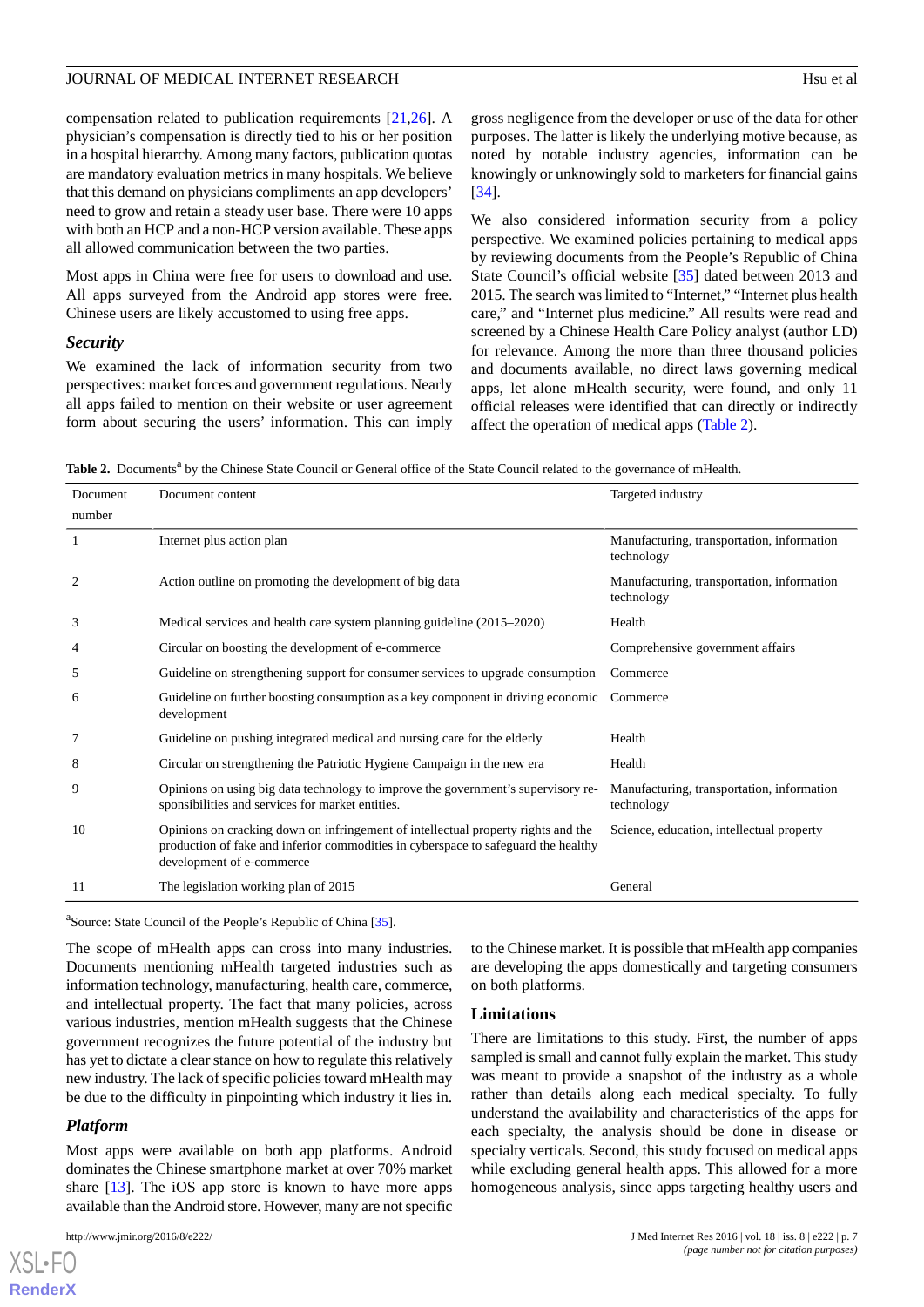sick users are likely different in nature. However, we excluded a large portion of apps from the analysis.

#### **Prospective**

In the future, a shift in mHealth apps from delivering purely online services to an O2O approach is expected. O2O, a concept common in Chinese e-commerce, refers to an integration of offline businesses into online commerce [\[36](#page-9-7)[,37](#page-9-8)]. Online services in health care can refer to mobile apps, websites, or other digital tools. Offline services include services delivered in physical sites such as hospitals, clinics, pharmacies, and health centers. The idea of O2O in mHealth refers to the integration of online services delivered via apps with "traditional" health service providers. Possible applications include prescription apps that allow patients with existing prescriptions to have their drugs delivered by a local pharmacy, and third-party apps that provide electronic health records services linked to the electronic medical records of a regional clinic.

As of July 2016, the government released legislation banning mHealth apps from providing appointments for patients. The legislation requires appointments to be made directly through the hospital, not a third-party provider. The reasons behind the ban were to ensure the integrity of the hospitals and protect patients' interests. Most Chinese hospitals are nonprofit public institutions. Providing public resources to partnering companies for financial gain violates their nonprofit nature. In addition, third-party appointment-making apps commonly tack on a cost premium for each service-seeking patient. Finally, allowing third-party appointment-making apps to serve individuals who

can afford a premium is a detriment to nonpremium-paying patients. Thus, it behooves the government to ban this service to protect the general public and prevent private-public partnerships from hoarding publicly available resources.

A growing trend, internationally and domestically, is allowing clinicians to send prescriptions via apps. Services offered in this space have obvious financial incentives and safety risks. The development of the prescription app industry is expected to catch the government's attention. There is precedence for the government to interject and control specific health markets. How or when that will occur is to be determined. As policy shifts loom on the horizon, mHealth providers must react. One common theme found in China and in the United States is that the "grassroots entrepreneurial nature of the market" [[3\]](#page-7-2) appears to be the main driver of the mHealth industry.

#### **Conclusion**

mHealth in China is a large and continuously growing market. The potential to disrupt the traditional health care market exists. At the end of 2015, the Chinese mHealth market targeted the nonprofessional user. The services offered heavily focused on the demands of HCPs and non-HCPs, such as publishing peer reviewed papers and gaining access to clinicians, respectively. Also, a unifying policy or standard from the Chinese central government or the China Food and Drug Administration to govern this industry is lacking, but evidence shows that the government is cognizant of the potential this industry and regulations may have in the near future.

#### **Acknowledgments**

This work was supported by the National Natural Science Foundation of China (81250010 and 81470426), the Beijing National Science Foundation (7132221), the Peking Union Medical College Hospital Young and Middle-aged Investigation Fund (PUMCH-2013-016), the Peking Union Medical College Youth Fund, the Fundamental Research Funds for the Central Universities (20122012J01 and 3332013102), 2012 Janssen Research Council China (JRCC), and the project sponsored by the Scientific Research Foundation for the Returned Overseas Chinese Scholars, State Education Ministry (SRF for ROCS, and SEM) to Wei Chen.

#### <span id="page-7-5"></span>**Conflicts of Interest**

None declared.

## **Multimedia Appendix 1**

<span id="page-7-0"></span>Common reasons for app rejection across iOS and Chinese Android app stores. Android app stores include 360, Baidu, and Tencent.

<span id="page-7-1"></span>[[PNG File, 94KB-Multimedia Appendix 1](https://jmir.org/api/download?alt_name=jmir_v18i8e222_app1.png&filename=b07376fc09bd76d18dde0ef10e5576f3.png)]

#### <span id="page-7-2"></span>**References**

- <span id="page-7-4"></span><span id="page-7-3"></span>1. Ryu S. mHealth: new horizons for health through mobile technologies: based on the findings of the Second Global Survey on eHealth (Global Observatory for eHealth Series, Volume 3). Healthcare Inform Res. 2012. (3) p. 231-233 URL: [http:/](http://synapse.koreamed.org/DOIx.php?id=10.4258/hir.2012.18.3.231) [/synapse.koreamed.org/DOIx.php?id=10.4258/hir.2012.18.3.231](http://synapse.koreamed.org/DOIx.php?id=10.4258/hir.2012.18.3.231)[\[WebCite Cache ID 6jdcuxJr8\]](http://www.webcitation.org/

                                6jdcuxJr8)
- 2. Arie S. Can mobile phones transform healthcare in low and middle income countries? BMJ 2015;350:h1975.
- 3. Sama P, Eapen Z, Weinfurt K, Shah B, Schulman K. An evaluation of mobile health application tools. JMIR Mhealth Uhealth 2014;2(2):e19 [\[FREE Full text\]](http://mhealth.jmir.org/2014/2/e19/) [doi: [10.2196/mhealth.3088\]](http://dx.doi.org/10.2196/mhealth.3088) [Medline: [25099179\]](http://www.ncbi.nlm.nih.gov/entrez/query.fcgi?cmd=Retrieve&db=PubMed&list_uids=25099179&dopt=Abstract)
- 4. Xu W, Liu Y. mHealthApps: a repository and database of mobile health apps. JMIR mHealth uHealth 2015;3(1):e28.
- 5. Market Share of Mobile Health Market in China. Hamburg: Statista; 2016. URL: [http://www.statista.com/statistics/328927/](http://www.statista.com/statistics/328927/mobile-health-market-scale-in-china/) [mobile-health-market-scale-in-china/](http://www.statista.com/statistics/328927/mobile-health-market-scale-in-china/) [accessed 2016-03-26] [\[WebCite Cache ID 6jXNecYvz\]](http://www.webcitation.org/

                                6jXNecYvz)

[XSL](http://www.w3.org/Style/XSL)•FO **[RenderX](http://www.renderx.com/)**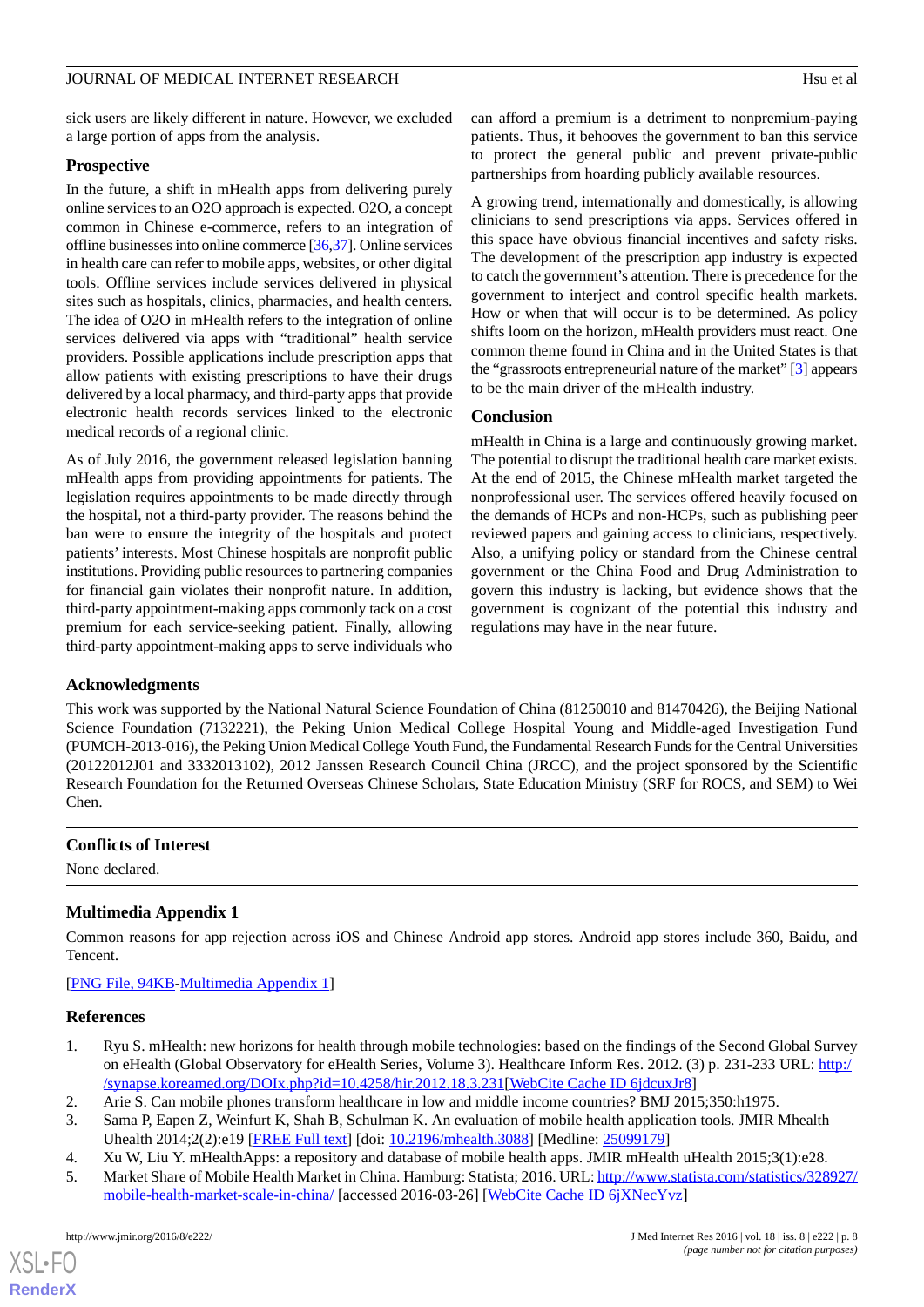- <span id="page-8-0"></span>6. Yu X, Han H, Du J, Wei L, Li C, Zhang X, et al. mHealth in China and the United States: How Mobile Technology Is Transforming Healthcare in the World's Two Largest Economies. Washington, DC: Center for Technology Innovation at Brookings; 2014. URL: [https://www.brookings.edu/wp-content/uploads/2016/06/mHealth\\_finalx.pdf](https://www.brookings.edu/wp-content/uploads/2016/06/mHealth_finalx.pdf) [accessed 2016-08-08] [[WebCite Cache ID 6jbpFNTRd\]](http://www.webcitation.org/

                                6jbpFNTRd)
- <span id="page-8-1"></span>7. Gao J, Tang S, Tolhurst R, Rao K. Changing access to health services in urban China: implications for equity. Health Policy Plann 2001;16(3):302-312.
- 8. Knowledge@Wharton. "Ticking Time Bombs": China's Health Care System Faces Issues of Access, Quality and Cost. Philadelphia, PA: Wharton School, Uniiversity of Pennsylvania; 2013 Jun 26. URL: [http://knowledge.wharton.upenn.edu/](http://knowledge.wharton.upenn.edu/article/ticking-time-bombs-chinas-health-care-system-faces-issues-of-access-quality-and-cost/) [article/ticking-time-bombs-chinas-health-care-system-faces-issues-of-access-quality-and-cost/](http://knowledge.wharton.upenn.edu/article/ticking-time-bombs-chinas-health-care-system-faces-issues-of-access-quality-and-cost/) [accessed 2016-08-08] [[WebCite Cache ID 6jbpTtAn5\]](http://www.webcitation.org/

                                6jbpTtAn5)
- <span id="page-8-3"></span><span id="page-8-2"></span>9. Süssmuth-Dyckerhoff C, Wang J. China's health care reforms. Health Int. 2010. p. 54-67 URL: [http://www.mckinsey.com/](http://www.mckinsey.com/~/media/mckinsey/dotcom/client_service/healthcare%20systems%20and%20services/health%20international/hi10_china_healthcare_reform.ashx) [~/media/mckinsey/dotcom/client\\_service/healthcare%20systems%20and%20services/health%20international/](http://www.mckinsey.com/~/media/mckinsey/dotcom/client_service/healthcare%20systems%20and%20services/health%20international/hi10_china_healthcare_reform.ashx) [hi10\\_china\\_healthcare\\_reform.ashx](http://www.mckinsey.com/~/media/mckinsey/dotcom/client_service/healthcare%20systems%20and%20services/health%20international/hi10_china_healthcare_reform.ashx)[\[WebCite Cache ID 6jddojVvz](http://www.webcitation.org/

                                6jddojVvz)]
- <span id="page-8-4"></span>10. The World Bank. World Development Indicators. Washington, DC: The World Bank Group; 2016. URL: [http://data.](http://data.worldbank.org/data-catalog/world-development-indicators) [worldbank.org/data-catalog/world-development-indicators](http://data.worldbank.org/data-catalog/world-development-indicators) [accessed 2016-08-08] [[WebCite Cache ID 6jbq2M4HC](http://www.webcitation.org/

                                6jbq2M4HC)]
- <span id="page-8-5"></span>11. Chen Y, Yin Z, Xie Q. Suggestions to ameliorate the inequity in urban/rural allocation of healthcare resources in China. Int J Equity Health 2014;13:34 [\[FREE Full text\]](http://equityhealthj.biomedcentral.com/articles/10.1186/1475-9276-13-34) [doi: [10.1186/1475-9276-13-34](http://dx.doi.org/10.1186/1475-9276-13-34)] [Medline: [24884614\]](http://www.ncbi.nlm.nih.gov/entrez/query.fcgi?cmd=Retrieve&db=PubMed&list_uids=24884614&dopt=Abstract)
- <span id="page-8-6"></span>12. eMarketer. In China, Tier 1 Cities Rule for Smartphone Usage. New York, NY: eMarketer, Inc; 2015 Aug 18. URL: [http:/](http://www.emarketer.com/Article/China-Tier-1-Cities-Rule-Smartphone-Usage/1012873) [/www.emarketer.com/Article/China-Tier-1-Cities-Rule-Smartphone-Usage/1012873](http://www.emarketer.com/Article/China-Tier-1-Cities-Rule-Smartphone-Usage/1012873) [accessed 2016-08-08] [[WebCite](http://www.webcitation.org/

                                6jbqVUDE8) [Cache ID 6jbqVUDE8\]](http://www.webcitation.org/

                                6jbqVUDE8)
- <span id="page-8-7"></span>13. Reed B. IOS, Windows Phone Seen Clawing Market Share Back from Android in China.: BGR Media, LLC; 2013 Sep 26. URL: <http://bgr.com/2013/09/25/china-smartphone-market-share/> [accessed 2016-08-08] [\[WebCite Cache ID 6jbqjwTJn\]](http://www.webcitation.org/

                                6jbqjwTJn)
- <span id="page-8-8"></span>14. Matthews C. Time Magazine. 2015 Sep 04. Google is Heading Back to China URL:<http://time.com/4023367/google-china/> [accessed 2016-08-08] [\[WebCite Cache ID 6jbr4aHll](http://www.webcitation.org/

                                6jbr4aHll)]
- 15. App Review [in Chinese].: Apple Inc; 2016. URL:<https://developer.apple.com/app-store/review/cn/> [accessed 2016-08-08] [[WebCite Cache ID 6jbrEurRB\]](http://www.webcitation.org/

                                6jbrEurRB)
- <span id="page-8-9"></span>16. App Release Guidelines [in Chinese]. Beijing: Qihoo 360 Technology Co. Ltd; 2016. URL: [http://dev.360.cn/wiki/index/](http://dev.360.cn/wiki/index/id/18) [id/18](http://dev.360.cn/wiki/index/id/18) [accessed 2016-08-08] [\[WebCite Cache ID 6jddfUJse](http://www.webcitation.org/

                                6jddfUJse)]
- 17. App Review Specifications [in Chinese]. Beijing: Baidu, Inc; 2016. URL:<http://app.baidu.com/dev-doc/verify.html> [accessed 2016-08-08] [\[WebCite Cache ID 6jbxgpcIm\]](http://www.webcitation.org/

                                6jbxgpcIm)
- <span id="page-8-11"></span><span id="page-8-10"></span>18. App Access Review Principles [in Chinese]. Shenzhen: Tencent Holdings Limited; 2016. URL: [http://wiki.open.qq.com/](http://wiki.open.qq.com/wiki/%E5%BA%94%E7%94%A8%E6%8E%A5%E5%85%A5%E5%AE%A1%E6%A0%B8%E5%8E%9F%E5%88%99) [wiki/%E5%BA%94%E7%94%A8%E6%8E%A5%E5%85%A5%E5%AE%A1%E6%A0%B8%E5%8E%9F%E5%88%99](http://wiki.open.qq.com/wiki/%E5%BA%94%E7%94%A8%E6%8E%A5%E5%85%A5%E5%AE%A1%E6%A0%B8%E5%8E%9F%E5%88%99) [accessed 2016-08-08] [\[WebCite Cache ID 6jbxyDtFN](http://www.webcitation.org/

                                6jbxyDtFN)]
- <span id="page-8-12"></span>19. Yoo E. The Top Ten Android App Stores in China 2015.: Technode; 2016. URL: [http://technode.com/2015/09/22/](http://technode.com/2015/09/22/ten-best-android-app-stores-china/) [ten-best-android-app-stores-china/](http://technode.com/2015/09/22/ten-best-android-app-stores-china/) [accessed 2016-08-08] [\[WebCite Cache ID 6jbyEdiWG\]](http://www.webcitation.org/

                                6jbyEdiWG)
- <span id="page-8-13"></span>20. World Health Organization. Classifying Health Workers: Mapping Occupations to the International Standard Classification. Geneva: WHO; 2010. URL: [http://www.who.int/hrh/statistics/Health\\_workers\\_classification.pdf](http://www.who.int/hrh/statistics/Health_workers_classification.pdf) [accessed 2016-08-08] [[WebCite Cache ID 6jbyYoSPM\]](http://www.webcitation.org/

                                6jbyYoSPM)
- <span id="page-8-14"></span>21. Yuan HF, Xu WD, Hu HY. Young Chinese doctors and the pressure of publication. Lancet 2013 Feb;381(9864):e4. [doi: [10.1016/S0140-6736\(13\)60174-9\]](http://dx.doi.org/10.1016/S0140-6736(13)60174-9) [Medline: [23374483](http://www.ncbi.nlm.nih.gov/entrez/query.fcgi?cmd=Retrieve&db=PubMed&list_uids=23374483&dopt=Abstract)]
- <span id="page-8-15"></span>22. Public Law 104-191: Health Insurance PortabilityAccountability Act of 1996. Washington, DC: US Government Publishing Office; 1996 Aug 21. URL:<https://www.gpo.gov/fdsys/pkg/PLAW-104publ191/pdf/PLAW-104publ191.pdf> [accessed 2016-08-08] [\[WebCite Cache ID 6jbrfyp9B](http://www.webcitation.org/

                                6jbrfyp9B)]
- <span id="page-8-16"></span>23. Perednia D, Allen A. Telemedicine technology and clinical applications. JAMA 1995 Feb 08;273(6):483. [doi: [10.1001/jama.1995.03520300057037](http://dx.doi.org/10.1001/jama.1995.03520300057037)]
- <span id="page-8-17"></span>24. The Measures for the Administration of the Hospital Grade [in Chinese].: Ministry of Health P.R. China; 1989. URL: [http:/](http://baike.baidu.com/link?url=n0LhGo1rvNF9NGab8lH6zuTS1L6v997KHooqEg9u-61bSoGBOUdBtW1bRlK1oOzb-lL0B1jo41irgPKIeD8eYa) [/baike.baidu.com/](http://baike.baidu.com/link?url=n0LhGo1rvNF9NGab8lH6zuTS1L6v997KHooqEg9u-61bSoGBOUdBtW1bRlK1oOzb-lL0B1jo41irgPKIeD8eYa)

[link?url=n0LhGo1rvNF9NGab8lH6zuTS1L6v997KHooqEg9u-61bSoGBOUdBtW1bRlK1oOzb-lL0B1jo41irgPKIeD8eYa](http://baike.baidu.com/link?url=n0LhGo1rvNF9NGab8lH6zuTS1L6v997KHooqEg9u-61bSoGBOUdBtW1bRlK1oOzb-lL0B1jo41irgPKIeD8eYa) [accessed 2016-08-08] [\[WebCite Cache ID 6jbsNM5wU](http://www.webcitation.org/

                                6jbsNM5wU)]

- <span id="page-8-19"></span><span id="page-8-18"></span>25. Bulletin of the Ministry of Health.: Ministry of Health P.R.China; 2009. Opinions of the Ministry of Health on the appointment and treatment of medical services in public hospitals [in Chinese] URL: [http://www.moh.gov.cn/mohbgt/s9514/200910/](http://www.moh.gov.cn/mohbgt/s9514/200910/43105.shtml) [43105.shtml](http://www.moh.gov.cn/mohbgt/s9514/200910/43105.shtml) [accessed 2016-08-08] [\[WebCite Cache ID 6jbwlb2S6](http://www.webcitation.org/

                                6jbwlb2S6)]
- 26. Chen S, Pan Y, Yao Q, Yao L, Liu Z, Xiang L. Publication pressure on Chinese doctors--another view. Lancet 2014 Sep 13;384(9947):956. [doi: [10.1016/S0140-6736\(14\)61630-5](http://dx.doi.org/10.1016/S0140-6736(14)61630-5)] [Medline: [25220974](http://www.ncbi.nlm.nih.gov/entrez/query.fcgi?cmd=Retrieve&db=PubMed&list_uids=25220974&dopt=Abstract)]
- 27. Li Y, Wang L, Jiang Y, Li X, Zhang M, Hu N. Prevalence of hypertension among Chinese adults in 2010. Zhonghua Yu Fang Yi Xue Za Zhi 2012 May;46(5):409-413. [Medline: [22883726\]](http://www.ncbi.nlm.nih.gov/entrez/query.fcgi?cmd=Retrieve&db=PubMed&list_uids=22883726&dopt=Abstract)
- 28. Kao P, Han Q, Liu S, Li X, Inman K, Chia N. Letter to the Editor: The surge of type 2 diabetes mellitus in China: an international alert: physical exercise and low-caloric diet may reduce the risks of type 2 diabetes mellitus and dementia. Ann Clin Lab Sci 2016;46(1):114-118. [Medline: [26927355\]](http://www.ncbi.nlm.nih.gov/entrez/query.fcgi?cmd=Retrieve&db=PubMed&list_uids=26927355&dopt=Abstract)

[XSL](http://www.w3.org/Style/XSL)•FO **[RenderX](http://www.renderx.com/)**